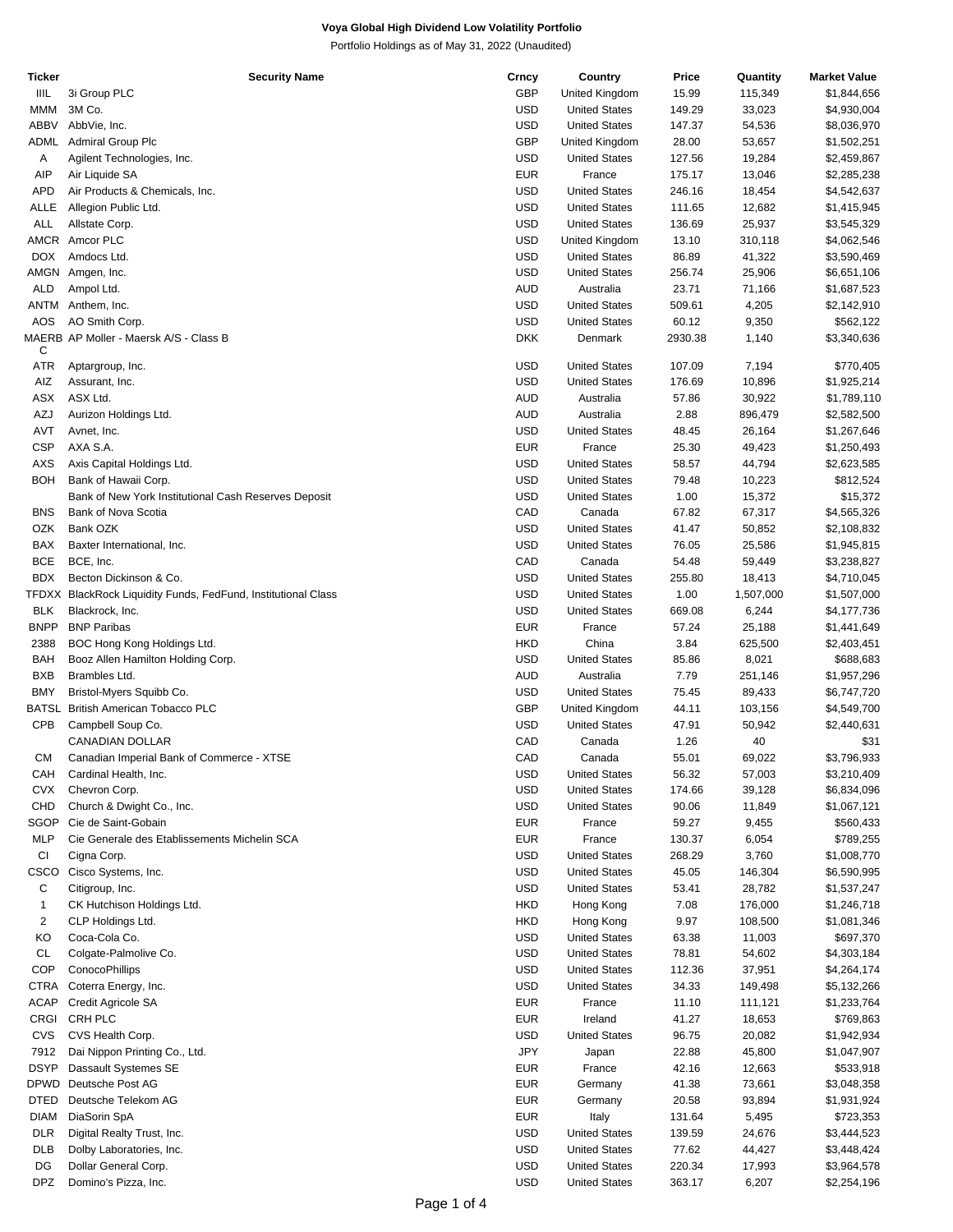Portfolio Holdings as of May 31, 2022 (Unaudited)

| Ticker      | <b>Security Name</b>                    | Crncy      | Country                  | Price  | Quantity | <b>Market Value</b> |
|-------------|-----------------------------------------|------------|--------------------------|--------|----------|---------------------|
| <b>DTM</b>  | DT Midstream, Inc.                      | <b>USD</b> | <b>United States</b>     | 58.10  | 60,333   | \$3,505,347         |
| <b>DTE</b>  | DTE Energy Co.                          | <b>USD</b> | <b>United States</b>     | 132.71 | 17,083   | \$2,267,085         |
| <b>DUK</b>  | Duke Energy Corp.                       | <b>USD</b> | <b>United States</b>     | 112.52 | 46,956   | \$5,283,489         |
|             |                                         |            |                          |        |          |                     |
| DRE         | Duke Realty Corp.                       | <b>USD</b> | <b>United States</b>     | 52.83  | 21,916   | \$1,157,822         |
| EA          | Electronic Arts, Inc.                   | <b>USD</b> | <b>United States</b>     | 138.65 | 24,450   | \$3,389,993         |
| EMR         | Emerson Electric Co.                    | <b>USD</b> | <b>United States</b>     | 88.66  | 34,902   | \$3,094,411         |
| ENB         | Enbridge, Inc.                          | CAD        | Canada                   | 46.20  | 81,511   | \$3,765,417         |
| 5020        | ENEOS Holdings, Inc.                    | <b>JPY</b> | Japan                    | 4.03   | 826,000  | \$3,325,300         |
| ENIM        | ENI S.p.A.                              | <b>EUR</b> | Italy                    | 15.15  | 74,617   | \$1,130,121         |
| ETR         | Entergy Corp.                           | <b>USD</b> | <b>United States</b>     | 120.32 | 29,408   | \$3,538,371         |
|             |                                         |            |                          |        |          |                     |
|             | <b>EURO</b>                             | <b>EUR</b> | Eurozone                 | 0.93   | 84,857   | \$91,098            |
| RE          | Everest Re Group Ltd.                   | <b>USD</b> | <b>United States</b>     | 282.50 | 7,634    | \$2,156,605         |
| EVRG        | Evergy, Inc.                            | <b>USD</b> | <b>United States</b>     | 69.94  | 50,874   | \$3,558,128         |
| EXR         | Extra Space Storage, Inc.               | <b>USD</b> | <b>United States</b>     | 178.20 | 20,439   | \$3,642,230         |
| <b>FDS</b>  | Factset Research Systems, Inc.          | <b>USD</b> | <b>United States</b>     | 381.78 | 7,303    | \$2,788,139         |
| FDX         | FedEx Corp.                             | <b>USD</b> | <b>United States</b>     | 224.58 | 7,010    | \$1,574,306         |
| FBKM        |                                         | <b>EUR</b> |                          |        |          |                     |
|             | FinecoBank Banca Fineco SpA             |            | Italy                    | 14.17  | 103,254  | \$1,463,168         |
| FAF         | First American Financial Corp.          | <b>USD</b> | <b>United States</b>     | 60.59  | 30,079   | \$1,822,487         |
| FR          | First Industrial Realty Trust, Inc.     | <b>USD</b> | <b>United States</b>     | 53.15  | 24,456   | \$1,299,836         |
| <b>FLO</b>  | Flowers Foods, Inc.                     | <b>USD</b> | <b>United States</b>     | 27.60  | 127,013  | \$3,505,559         |
| <b>FTV</b>  | Fortive Corp.                           | <b>USD</b> | <b>United States</b>     | 61.77  | 10,298   | \$636,107           |
| <b>GLPI</b> | Gaming and Leisure Properties, Inc.     | <b>USD</b> | <b>United States</b>     | 46.82  | 50,277   | \$2,353,969         |
| GRMN        | Garmin Ltd.                             | <b>USD</b> | <b>United States</b>     | 105.62 | 13,661   | \$1,442,875         |
|             |                                         |            |                          |        |          |                     |
| G1AD        | <b>GEA Group AG</b>                     | <b>EUR</b> | Germany                  | 40.00  | 32,782   | \$1,311,358         |
| GIS         | General Mills, Inc.                     | <b>USD</b> | <b>United States</b>     | 69.85  | 66,118   | \$4,618,342         |
| G           | Genpact Ltd.                            | <b>USD</b> | <b>United States</b>     | 44.37  | 42,825   | \$1,900,145         |
| GNTX        | Gentex Corp.                            | <b>USD</b> | <b>United States</b>     | 31.08  | 85,551   | \$2,658,925         |
| <b>GPC</b>  | Genuine Parts Co.                       | <b>USD</b> | <b>United States</b>     | 136.73 | 9,582    | \$1,310,147         |
| GILD        | Gilead Sciences, Inc.                   | <b>USD</b> | <b>United States</b>     | 64.85  | 73,741   | \$4,782,104         |
| <b>GJFO</b> |                                         | <b>NOK</b> |                          |        | 26,618   | \$581,569           |
|             | Gjensidige Forsikring ASA               |            | Norway                   | 21.85  |          |                     |
| <b>GSKL</b> | <b>GSK PLC</b>                          | GBP        | United Kingdom           | 21.80  | 191,386  | \$4,172,277         |
| THG         | Hanover Insurance Group, Inc.           | <b>USD</b> | <b>United States</b>     | 146.60 | 15,735   | \$2,306,751         |
| <b>HAS</b>  | Hasbro, Inc.                            | <b>USD</b> | <b>United States</b>     | 89.75  | 9,287    | \$833,508           |
| <b>HSY</b>  | Hershey Co.                             | <b>USD</b> | <b>United States</b>     | 211.71 | 18,965   | \$4,015,080         |
| HIW         | Highwoods Properties, Inc.              | <b>USD</b> | <b>United States</b>     | 39.29  | 48,259   | \$1,896,096         |
| <b>HIKL</b> | Hikma Pharmaceuticals PLC               | GBP        | United Kingdom           | 21.39  | 34,330   | \$734,397           |
|             |                                         |            |                          |        |          |                     |
| 5486        | Hitachi Metals Ltd.                     | <b>JPY</b> | Japan                    | 16.05  | 165,700  | \$2,660,028         |
| 6823        | HKT Trust & HKT Ltd. - Stapled Security | HKD        | Hong Kong                | 1.38   | 568,000  | \$782,038           |
|             | <b>HOLNZ Holcim AG</b>                  | <b>CHF</b> | Switzerland              | 49.58  | 34,604   | \$1,715,726         |
| 3           | Hong Kong & China Gas                   | <b>HKD</b> | Hong Kong                | 1.13   | 975,000  | \$1,102,390         |
|             | HONG KONG DOLLAR                        | <b>HKD</b> | Hong Kong                | 7.85   | 238,958  | \$30,451            |
| <b>IBEE</b> | Iberdrola S.A.                          | <b>EUR</b> | Spain                    | 11.85  | 111,821  | \$1,324,911         |
| 5019        | Idemitsu Kosan Co., Ltd.                | <b>JPY</b> | Japan                    | 26.97  | 30,500   | \$822,655           |
|             |                                         |            |                          |        |          |                     |
| <b>IMBL</b> | Imperial Brands PLC                     | <b>GBP</b> | United Kingdom           | 22.58  | 173,159  | \$3,909,921         |
| <b>IBM</b>  | International Business Machines Corp.   | <b>USD</b> | <b>United States</b>     | 138.84 | 36,243   | \$5,031,978         |
| ΙP          | International Paper Co.                 | <b>USD</b> | <b>United States</b>     | 48.45  | 56,688   | \$2,746,534         |
| <b>IRM</b>  | Iron Mountain, Inc.                     | <b>USD</b> | <b>United States</b>     | 53.90  | 14,381   | \$775,136           |
| EFV         | iShares MSCI EAFE Value Index           | <b>USD</b> | <b>Developed Markets</b> | 49.42  | 379      | \$18,730            |
| <b>IWD</b>  | iShares Russell 1000 Value ETF          | <b>USD</b> | <b>United States</b>     | 159.53 | 181      | \$28,875            |
|             |                                         |            |                          |        |          |                     |
|             | SBRYL J Sainsbury Plc                   | GBP        | United Kingdom           | 2.88   | 210,876  | \$606,537           |
| 2914        | Japan Tobacco, Inc.                     | <b>JPY</b> | Japan                    | 18.20  | 104,400  | \$1,900,283         |
| JARLF       | Jardine Matheson Holdings Ltd.          | <b>USD</b> | Hong Kong                | 57.87  | 24,300   | \$1,406,348         |
| JNJ         | Johnson & Johnson                       | <b>USD</b> | <b>United States</b>     | 179.53 | 71,259   | \$12,793,128        |
| JCI         | Johnson Controls International plc      | <b>USD</b> | <b>United States</b>     | 54.51  | 39,719   | \$2,165,083         |
| JNPR        | Juniper Networks, Inc.                  | <b>USD</b> | <b>United States</b>     | 30.68  | 36,967   | \$1,134,148         |
| Κ           | Kellogg Co.                             | <b>USD</b> | <b>United States</b>     | 69.74  | 56,356   | \$3,930,267         |
|             |                                         |            |                          |        |          |                     |
| KDP         | Keurig Dr Pepper, Inc.                  | <b>USD</b> | <b>United States</b>     | 34.74  | 57,482   | \$1,996,925         |
| KRC         | Kilroy Realty Corp.                     | <b>USD</b> | <b>United States</b>     | 60.70  | 9,018    | \$547,393           |
| <b>KMB</b>  | Kimberly-Clark Corp.                    | <b>USD</b> | <b>United States</b>     | 133.02 | 4,733    | \$629,584           |
|             | KNEBV Kone Oyj                          | <b>EUR</b> | Finland                  | 51.07  | 39,554   | \$2,019,897         |
| н           |                                         |            |                          |        |          |                     |
| FDJP        | La Francaise des Jeux SAEM              | <b>EUR</b> | France                   | 36.48  | 21,150   | \$771,565           |
| 2651        | Lawson, Inc.                            | <b>JPY</b> | Japan                    | 35.46  | 23,700   | \$840,439           |
| LRP         | Legrand S.A.                            | <b>EUR</b> | France                   | 86.66  | 13,432   | \$1,164,069         |
|             |                                         | <b>USD</b> | <b>United States</b>     |        |          |                     |
| LSI         | Life Storage, Inc.                      |            |                          | 116.76 | 15,834   | \$1,848,778         |
| 823         | Link REIT                               | HKD        | Hong Kong                | 9.04   | 226,800  | \$2,050,805         |
| L           | Loews Corp.                             | <b>USD</b> | <b>United States</b>     | 65.49  | 33,644   | \$2,203,346         |
| MNGL        | M&G PLC                                 | GBP        | United Kingdom           | 2.72   | 736,203  | \$2,004,664         |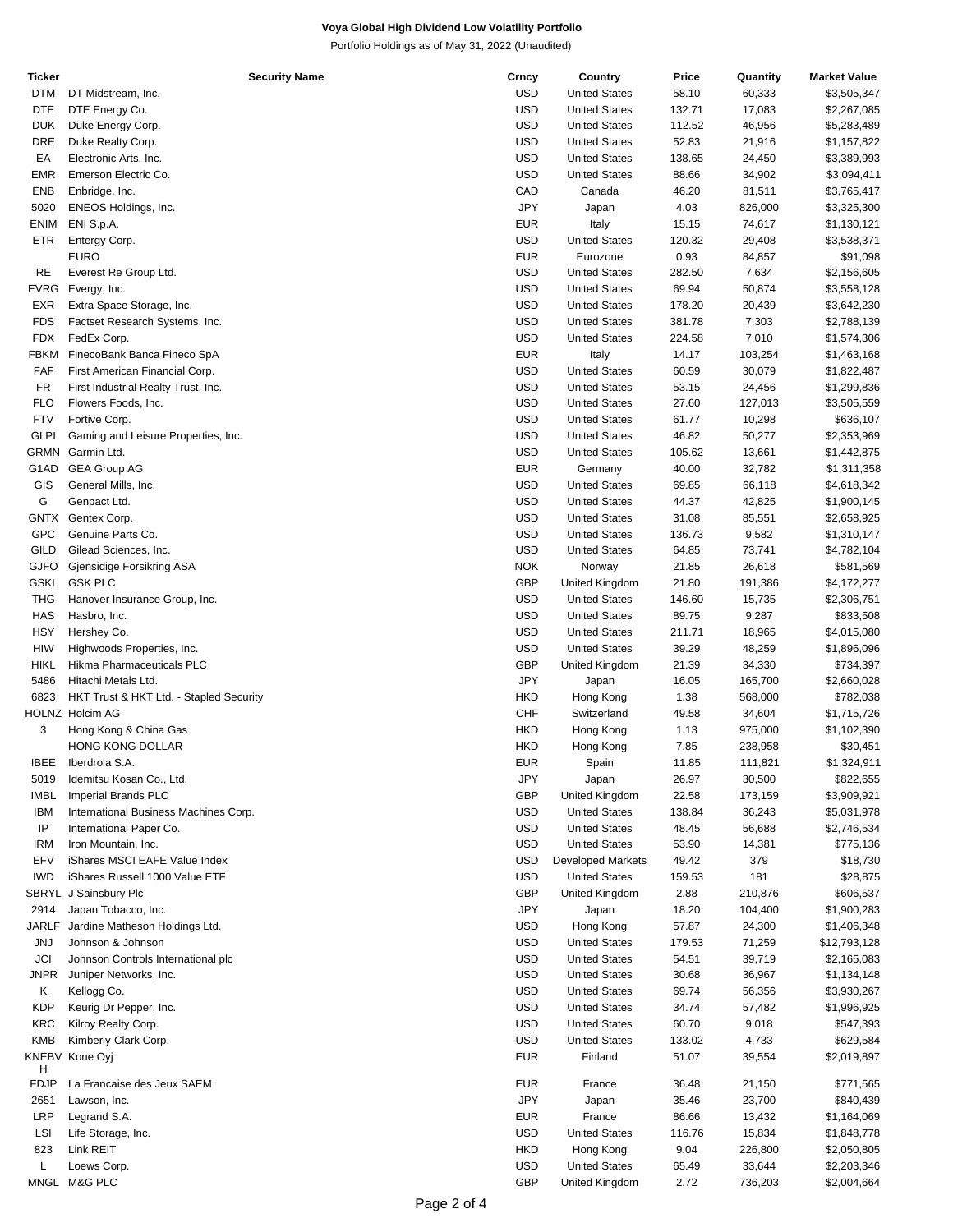Portfolio Holdings as of May 31, 2022 (Unaudited)

| <b>Ticker</b> | <b>Security Name</b>                    | Crncy      | Country              | Price  | Quantity | <b>Market Value</b> |
|---------------|-----------------------------------------|------------|----------------------|--------|----------|---------------------|
| MAN           | Manpowergroup, Inc.                     | <b>USD</b> | <b>United States</b> | 89.61  | 23,998   | \$2,150,461         |
| <b>MPC</b>    | Marathon Petroleum Corp.                | <b>USD</b> | <b>United States</b> | 101.79 | 26,827   | \$2,730,720         |
| <b>MMC</b>    | Marsh & McLennan Cos., Inc.             | <b>USD</b> | <b>United States</b> | 159.95 | 30,093   | \$4,813,375         |
| 2702          | McDonald's Holdings Co. Japan Ltd.      | JPY        | Japan                | 38.92  | 14,900   | \$579,886           |
| <b>MCK</b>    | McKesson Corp.                          | <b>USD</b> | <b>United States</b> | 328.69 | 13,807   | \$4,538,223         |
| <b>MDU</b>    | MDU Resources Group, Inc.               | USD        | <b>United States</b> | 27.38  | 37,879   | \$1,037,127         |
| <b>MPL</b>    | Medibank Pvt Ltd.                       | <b>AUD</b> | Australia            | 2.31   | 726,529  | \$1,674,972         |
| MDT           | Medtronic PLC                           | USD        | Ireland              | 100.15 | 29,927   | \$2,997,189         |
| MRK           | Merck & Co., Inc.                       | <b>USD</b> | <b>United States</b> | 92.03  | 88,873   | \$8,178,982         |
| <b>MSFT</b>   |                                         | USD        | <b>United States</b> | 271.87 |          |                     |
|               | Microsoft Corp.                         |            |                      |        | 9,130    | \$2,482,173         |
| 8593          | Mitsubishi HC Capital, Inc.             | JPY        | Japan                | 4.77   | 144,200  | \$688,551           |
| 8411          | Mizuho Financial Group, Inc.            | JPY        | Japan                | 11.89  | 190,900  | \$2,270,407         |
| MDLZ          | Mondelez International, Inc.            | USD        | <b>United States</b> | 63.56  | 29,434   | \$1,870,825         |
| MS            | Morgan Stanley                          | USD        | <b>United States</b> | 86.14  | 22,002   | \$1,895,252         |
| <b>MSM</b>    | MSC Industrial Direct Co.               | <b>USD</b> | <b>United States</b> | 84.93  | 10,420   | \$884,971           |
| NDAQ          | Nasdaq, Inc.                            | <b>USD</b> | <b>United States</b> | 155.26 | 15,052   | \$2,336,974         |
| NA            | National Bank Of Canada                 | CAD        | Canada               | 76.75  | 24,002   | \$1,842,206         |
| <b>NFG</b>    | National Fuel Gas Co.                   | USD        | <b>United States</b> | 73.53  | 38,643   | \$2,841,420         |
| <b>NNN</b>    | National Retail Properties, Inc.        | <b>USD</b> | <b>United States</b> | 44.30  | 65,392   | \$2,896,866         |
| <b>NSA</b>    | National Storage Affiliates Trust       | <b>USD</b> | <b>United States</b> | 52.45  | 25,799   | \$1,353,158         |
| <b>NTAP</b>   | NetApp, Inc.                            | <b>USD</b> | <b>United States</b> | 71.95  | 31,598   | \$2,273,476         |
|               | NEW ZEALAND DOLLAR                      | <b>NZD</b> | New Zealand          | 1.53   | 2,093    | \$1,364             |
| <b>NEU</b>    | NewMarket Corp.                         | <b>USD</b> | <b>United States</b> | 329.52 | 3,273    | \$1,078,519         |
| 7974          | Nintendo Co., Ltd.                      | JPY        | Japan                | 446.49 | 6,700    | \$2,991,473         |
|               |                                         | JPY        |                      |        |          |                     |
| 9432          | Nippon Telegraph & Telephone Corp.      |            | Japan                | 30.55  | 85,100   | \$2,600,010         |
| NI            | NiSource, Inc.                          | <b>USD</b> | <b>United States</b> | 31.45  | 91,746   | \$2,885,412         |
| <b>NDAS</b>   | Nordea Bank Abp                         | <b>SEK</b> | Finland              | 10.18  | 220,962  | \$2,249,148         |
|               | <b>NORWEGIAN KRONE</b>                  | <b>NOK</b> | Norway               | 9.37   | 89       | \$9                 |
|               | NZYMB Novozymes A/S                     | <b>DKK</b> | Denmark              | 63.49  | 20,896   | \$1,326,781         |
| С             |                                         |            |                      |        |          |                     |
| <b>ORI</b>    | Old Republic International Corp.        | <b>USD</b> | <b>United States</b> | 23.92  | 139,111  | \$3,327,535         |
| ORAP          | Orange SA                               | <b>EUR</b> | France               | 12.52  | 351,826  | \$4,404,324         |
| 9532          | Osaka Gas Co., Ltd.                     | JPY        | Japan                | 18.74  | 83,000   | \$1,555,804         |
| <b>PKG</b>    | Packaging Corp. of America              | <b>USD</b> | <b>United States</b> | 157.28 | 22,528   | \$3,543,204         |
| PPL           | Pembina Pipeline Corp.                  | CAD        | Canada               | 40.32  | 50,227   | \$2,025,202         |
| PEP           | PepsiCo, Inc.                           | <b>USD</b> | <b>United States</b> | 167.75 | 41,545   | \$6,969,174         |
| PFE           | Pfizer, Inc.                            | <b>USD</b> | <b>United States</b> | 53.04  | 134,123  | \$7,113,884         |
| <b>PSTM</b>   | Poste Italiane SpA                      | <b>EUR</b> | Italy                | 10.83  | 232,693  | \$2,520,643         |
|               | POUND STERLING                          | <b>GBP</b> | United Kingdom       | 0.79   | 37       | \$47                |
| 6             | Power Assets Holdings Ltd.              | HKD        | Hong Kong            | 6.53   | 162,000  | \$1,057,730         |
| <b>PINC</b>   | Premier, Inc.                           | USD        | <b>United States</b> | 37.41  | 16,049   | \$600,393           |
| PG            | Procter & Gamble Co.                    | <b>USD</b> | <b>United States</b> | 147.88 | 68,578   | \$10,141,315        |
| PGR           | Progressive Corp.                       | USD        | <b>United States</b> | 119.38 | 40,722   | \$4,861,392         |
| PLD           | ProLogis, Inc.                          | USD        | <b>United States</b> | 127.48 | 4,613    | \$588,065           |
|               |                                         |            |                      |        |          |                     |
| PB            | Prosperity Bancshares, Inc.             | USD        | <b>United States</b> | 72.50  | 32,353   | \$2,345,593         |
| PEG           | Public Service Enterprise Group, Inc.   | USD        | <b>United States</b> | 68.54  | 31,268   | \$2,143,109         |
| <b>RF</b>     | Regions Financial Corp.                 | USD        | <b>United States</b> | 22.09  | 28,034   | \$619,271           |
| <b>REPE</b>   | Repsol SA                               | <b>EUR</b> | Spain                | 16.05  | 98,950   | \$1,587,786         |
| REYN          | Reynolds Consumer Products, Inc.        | <b>USD</b> | <b>United States</b> | 27.22  | 40,586   | \$1,104,751         |
| <b>RIO</b>    | Rio Tinto Ltd.                          | AUD        | Australia            | 81.82  | 43,092   | \$3,525,663         |
| ROGZ          | Roche Holding AG                        | CHF        | Switzerland          | 340.79 | 4,878    | \$1,662,379         |
| <b>ROK</b>    | Rockwell Automation, Inc.               | USD        | <b>United States</b> | 213.20 | 7,797    | \$1,662,320         |
| <b>ROP</b>    | Roper Technologies, Inc.                | USD        | <b>United States</b> | 442.44 | 7,876    | \$3,484,657         |
| <b>RY</b>     | Royal Bank of Canada                    | CAD        | Canada               | 104.49 | 27,948   | \$2,920,415         |
| R             | Ryder System, Inc.                      | USD        | <b>United States</b> | 80.02  | 7,290    | \$583,346           |
| <b>SPGI</b>   | S&P Global, Inc.                        | USD        | <b>United States</b> | 349.48 | 7,477    | \$2,613,062         |
| SGEL          | Sage Group PLC/The                      | <b>GBP</b> | United Kingdom       | 8.27   | 257,274  | \$2,128,611         |
| <b>SBAC</b>   | SBA Communications Corp.                | USD        | <b>United States</b> | 336.61 | 5,914    | \$1,990,712         |
|               |                                         |            |                      |        |          |                     |
| G24D          | Scout24 SE                              | <b>EUR</b> | Germany              | 62.03  | 16,783   | \$1,041,006         |
| <b>SKP</b>    | <b>SEB SA</b>                           | <b>EUR</b> | France               | 106.70 | 5,000    | \$533,479           |
| 9735          | Secom Co., Ltd.                         | JPY        | Japan                | 65.85  | 45,700   | \$3,009,515         |
| 1928          | Sekisui House Ltd.                      | JPY        | Japan                | 17.77  | 112,300  | \$1,995,321         |
| <b>SRE</b>    | Sempra Energy                           | USD        | <b>United States</b> | 163.86 | 14,709   | \$2,410,217         |
| SCI           | Service Corp. International             | USD        | <b>United States</b> | 70.03  | 54,775   | \$3,835,893         |
| 9143          | SG Holdings Co. Ltd.                    | JPY        | Japan                | 18.03  | 43,300   | \$780,839           |
|               | SINGAPORE DOLLAR                        | SGD        | Singapore            | 1.37   | 13       | \$10                |
| <b>STE</b>    | Singapore Technologies Engineering Ltd. | SGD        | Singapore            | 3.00   | 218,900  | \$656,004           |
| 1308          | SITC International Holdings Co. Ltd.    | <b>HKD</b> | Hong Kong            | 3.78   | 226,000  | \$853,493           |